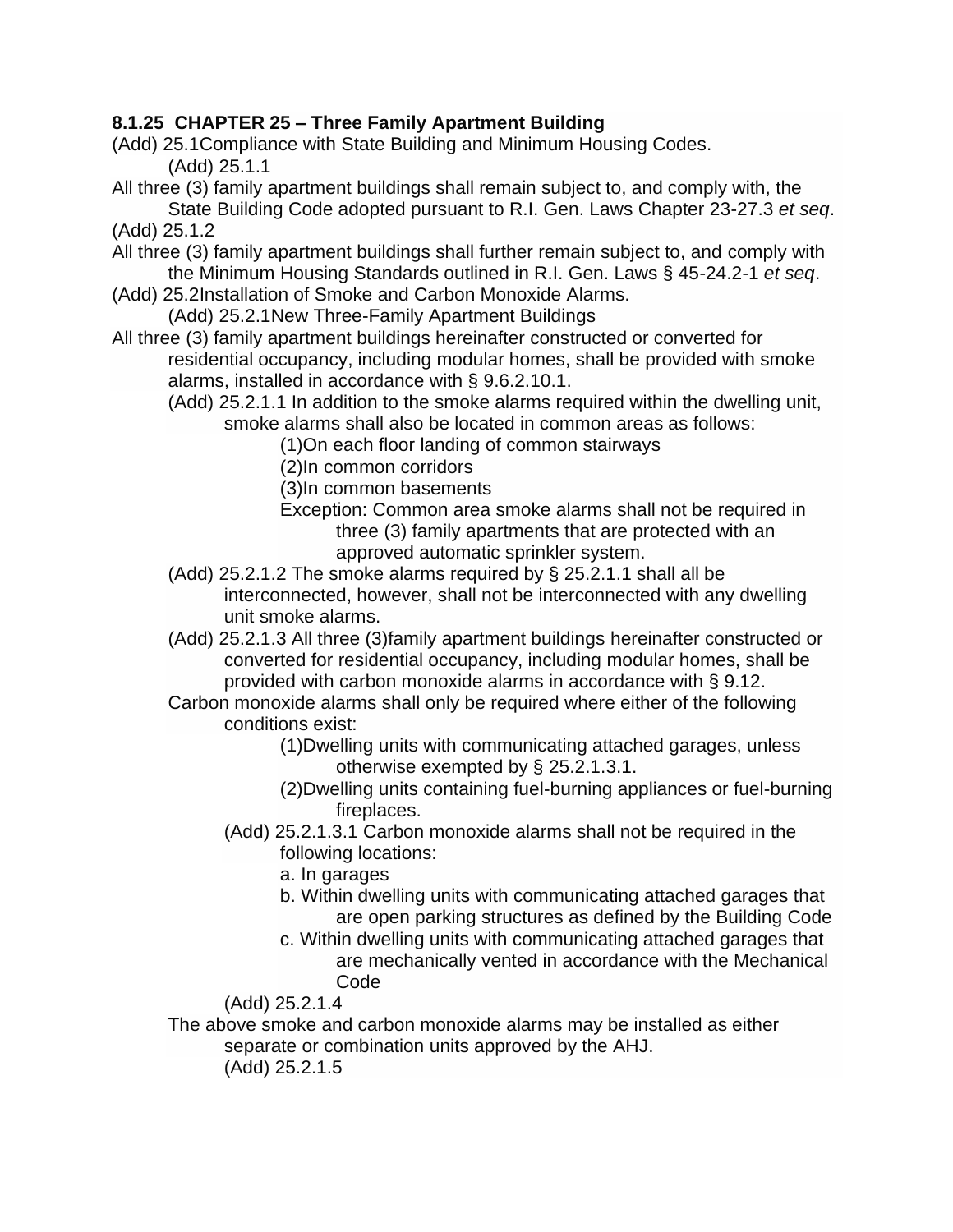The above smoke and carbon monoxide alarms may be either hardwired one hundred twenty (120) vAC powered devices with an approved secondary (standby) power source or low-power radio (wireless) devices. Hardwired AC-powered devices utilizing wireless interconnection technology shall be permitted.

(Add) 25.2.1.6

- The local fire authorities certified by the State Fire Marshal as prescribed in R.I. Gen. Laws § 23-28.2-9, in cooperation with the local building code officials, shall enforce the provisions of this Chapter. The State Fire Marshal's Office may enforce the provisions of this Chapter when so requested to by the local authority or when the local authority is either unwilling or unable to fulfill its obligations under this Chapter. (Add) 25.2.1.7
- Compliance with the above provisions shall be considered a prerequisite to the approval, by the fire authority, of any certificate of occupancy issued by the building official pursuant to R.I. Gen. Laws § 23-27.3-120. (Add) 25.2.1.8
- It shall be the responsibility of the owner to maintain in operable condition smoke and carbon monoxide alarms, installed as required pursuant to this Chapter, and the owner shall make operable, within seven (7) days after being notified by certified mail by the occupant and/or enforcement official, any inoperable alarms.

(Add) 25.2.1.8.1

If the owner fails to make the alarms operable within the required seven (7) days, the tenant may cause the alarms to be made operable if the reasonable total reasonable cost of making the repairs does not exceed the sum of twenty dollars (\$20.00), and the tenant may deduct from his or her rent the actual reasonable cost of repairs not to exceed twenty (\$20.00).

(Add) 25.2.1.8.2

The payment of the reasonable costs, outlined in § 25.2.1.8.1, shall not exempt the owner from the payment of fines for violation of this Code as outlined in R.I. Gen. Laws § 23-28.3-9.

(Add) 25.2.2Existing Three-Family Apartment Buildings

All existing three (3) family apartment buildings used for residential occupancy, including modular homes, shall, be provided with smoke alarms, installed in accordance with § 9.6.2.10.1.

(Add) 25.2.2.1 The provisions of § 9.6.2.10.3 shall not apply.

- (Add) 25.2.2.2 In addition to the smoke alarms required within the dwelling unit, smoke alarms shall also be located in common areas as follows:
- (1) On each floor landing of common stairways
- (2) In common corridors
- (3) In common basements

Exception: Common area smoke alarms shall not be required in three (3) family apartments that are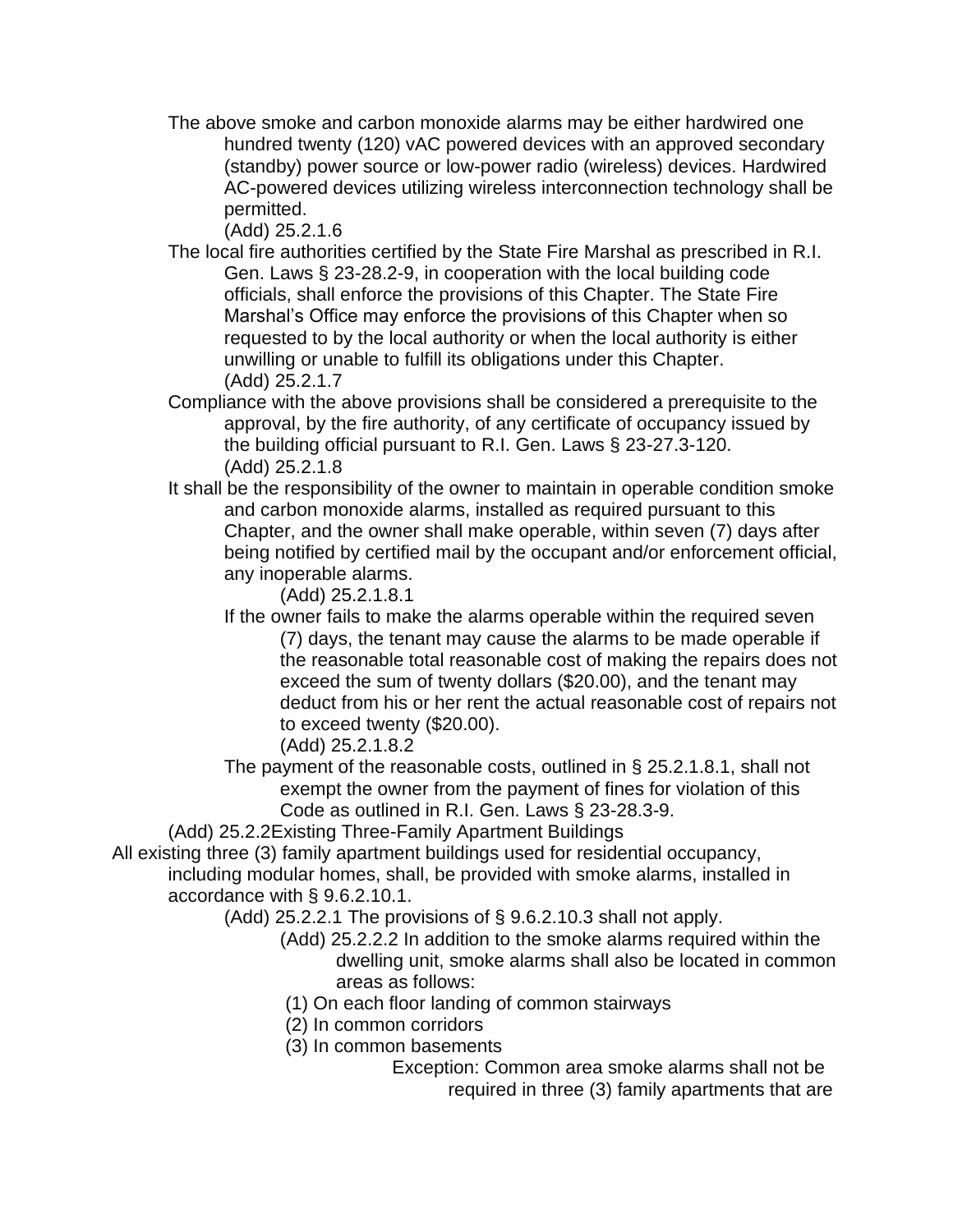protected with an approved automatic sprinkler system.

- (Add) 25.2.2.3 The smoke alarms required by § 25.2.2.2 shall all be interconnected, however, shall not be interconnected with any dwelling unit smoke alarms.
- (Add) 25.2.2.4 All existing three (3) family apartment buildings used for residential occupancy, including modular homes, shall be provided with carbon monoxide alarms in accordance with § 9.12.
- Carbon monoxide alarms shall only be required where either of the following conditions exist:
- (1) Dwelling units with communicating attached garages, unless otherwise exempted by § 25.2.2.4.1.
- (2) Dwelling units containing fuel-burning appliances or fuelburning fireplaces.
- (Add) 25.2.2.4.1 Carbon monoxide alarms shall not be required in the following locations:
- a. In garages
- b. Within dwelling units with communicating attached garages that are open parking structures as defined by the Building Code
- c. Within dwelling units with communicating attached garages that are mechanically vented in accordance with the Mechanical Code
- (Add) 25.2.2.5
- The above smoke and carbon monoxide alarms may be installed as either separate or combination units.

(Add) 25.2.2.6

- The above smoke and carbon monoxide alarms may be either hardwired one hundred twenty (120) vAC powered devices with an approved secondary (standby) power source or low-power radio (wireless) system devices. Hardwired AC-powered devices utilizing wireless interconnection technology shall be permitted. (Add) 25.2.2.7
- The local fire authorities certified by the State Fire Marshal's Office as prescribed in R.I. Gen. Laws § 23-28.2-9, in cooperation with the building code officials, shall enforce the provisions of this Chapter. The State Fire Marshal's Office may enforce the provisions of this Chapter when so requested to by the local authority or when the local authority is either unwilling or unable to fulfill its obligations under this Chapter.
- (Add) 25.2.3Power Supplies
	- (1)Power supplies for smoke alarms shall be in accordance with NFPA 72 (2019).
	- (2)Power supplies for carbon monoxide alarms shall be in accordance with NFPA 72 (2019).

<sup>(</sup>Add) 25.2.4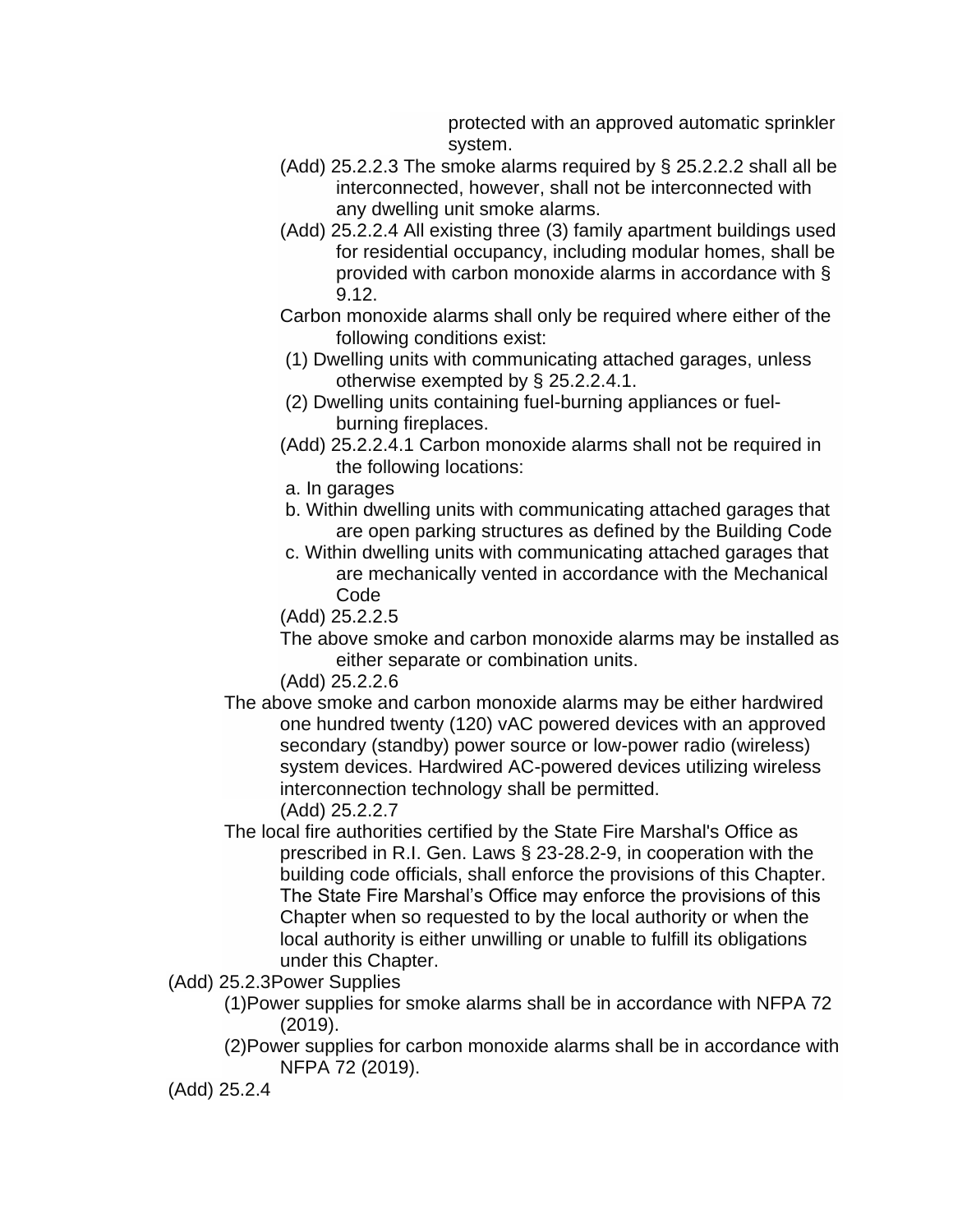The local fire authority that performs smoke and carbon monoxide alarm inspections in all residential occupancies shall, at the time of the inspection, be allowed to charge a thirty dollar (\$30.00) fee for the inspection of any residential occupancy. The responsibility of this charged fee will be borne by the seller on each occurrence before title to the property is transferred. A sixty dollar (\$60.00) fee will be allowed for any subsequent re-inspection of the same residential occupancy due to improper installation, wrong location, improper wiring method, or the seller's failure to maintain a mutually agreed upon appointment with the local fire authority that performs the inspection function. The fees collected by the local fire authority shall be used for fire prevention purposes in that particular city, town, fire district, or other municipal subdivision.

## (Add) 25.2.4.1

At the time of the transfer of title, the seller must provide the purchaser with a certificate from the fire department for the community in which the dwelling is located stating that the smoke and carbon monoxide alarms have been inspected within one hundred twenty (120) days prior to the date of sale and has been determined to be in good working order. The fire department for the community in which the dwelling is located must inspect the smoke and carbon monoxide alarms of the dwelling within ten (10) days of a request from the owner. The inspection may be conducted by qualified personnel of the department or the State Fire Marshal's Office. No fire department nor the State Fire Marshal shall be liable for any damage caused by the subsequent malfunction of a smoke or carbon monoxide alarm which it inspected.

## (Add) 25.2.4.2

Transfers of real property are exempt from compliance with the provisions of §§ 25.2.2 through 25.2.4.5 if:

- 1.The property being transferred does not contain residential dwellings;
- 2.Within the past six (6) months a certificate of use or occupancy has been issued for the property being transferred;
- 3.The property being transferred currently maintains the smoke and carbon monoxide alarms, as certified by the local AHJ, in accordance with § 25.2.2.3.1;
- 4.The property being transferred is uninhabitable without the issuance of a certificate of use and occupancy referenced in § 25.2.1.7;
- 5.The property is being transferred pursuant to a foreclosure sale, a tax sale, as a redemption of a tax sale, or in lieu of foreclosure, and provided further that the requirements of this Chapter shall met prior to the re-occupancy of the property;
- 6.The property is being transferred by operation of law, or pursuant to an order of any United States Court, or any Superior or Family Court of the State of Rhode Island, and provided